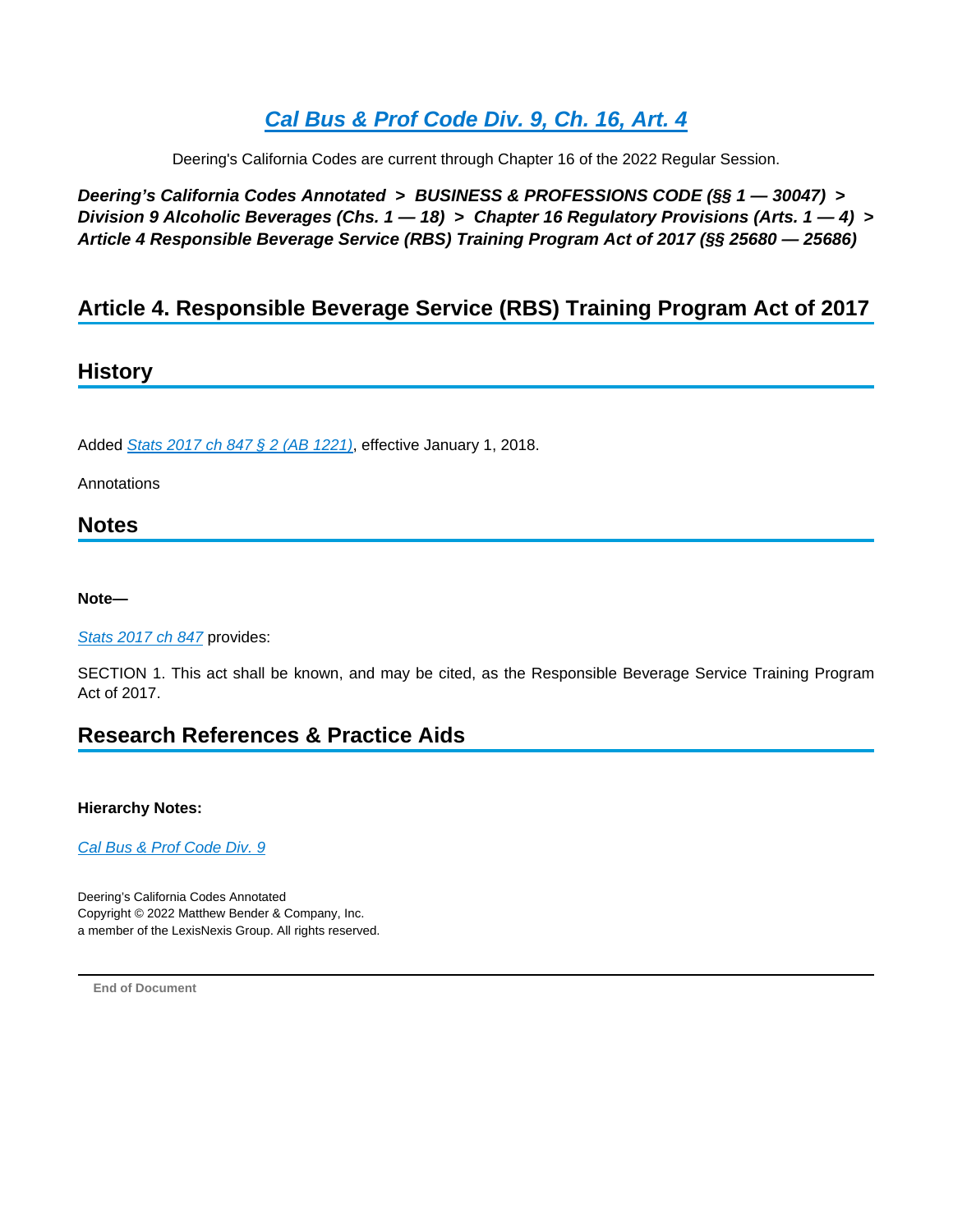Deering's California Codes are current through Chapter 16 of the 2022 Regular Session.

**Deering's California Codes Annotated > BUSINESS & PROFESSIONS CODE (§§ 1 — 30047) > Division 9 Alcoholic Beverages (Chs. 1 — 18) > Chapter 16 Regulatory Provisions (Arts. 1 — 4) > Article 4 Responsible Beverage Service (RBS) Training Program Act of 2017 (§§ 25680 — 25686)**

# **§ 25680. Definitions**

For purposes of this article:

**(a)** "Alcohol server" means a person who serves alcoholic beverages for consumption, or a person who manages or supervises that person, on premises licensed to serve alcoholic beverages pursuant to this division, including a designee for alcoholic beverage sales and service pursuant to temporary license.

**(b)** "Alcohol server certification" means a certification issued by a training provider to a person who has successfully completed an RBS training course, as demonstrated by the passage of an exam.

**(c)** "RBS training course" means a course administered by a training provider that is designed to instruct and educate alcohol servers on responsible practices regarding the sale and service of alcoholic beverages that includes, but is not limited to, instruction on the following subjects:

- **(1)** The social impact of alcohol.
- **(2)** The impact of alcohol on the body.

**(3)** State laws and regulations relating to alcoholic beverage control, including laws and regulations related to driving under the influence.

**(4)** Intervention techniques to prevent the service or sale of alcoholic beverages to underage persons or intoxicated patrons.

**(5)** The development of management policies that support the prevention of service or sale of alcoholic beverages to underage persons or intoxicated patrons.

**(d)** "RBS training program" means a statewide Responsible Beverage Service training program administered or authorized by the department that provides RBS training courses to licensees and their agents and employees.

**(e)** "Training provider" means any of the following:

**(1)** A training provider accredited by an accreditation agency, provided that the accreditation agency is authorized by the department to accredit training providers offering RBS training courses.

**(2)** A training provider approved by the department, pursuant to rules promulgated by the department pursuant to subdivision (b) of [Section 25681](https://advance.lexis.com/api/document?collection=statutes-legislation&id=urn:contentItem:8NWK-47F2-8T6X-71P9-00000-00&context=1000516).

**(3)** The department when offering RBS training courses.

### **History**

Added [Stats 2017 ch 847 § 2 \(AB 1221\)](https://advance.lexis.com/api/document?collection=statutes-legislation&id=urn:contentItem:5PRC-C531-JYYX-64HS-00000-00&context=1000516), effective January 1, 2018.

Annotations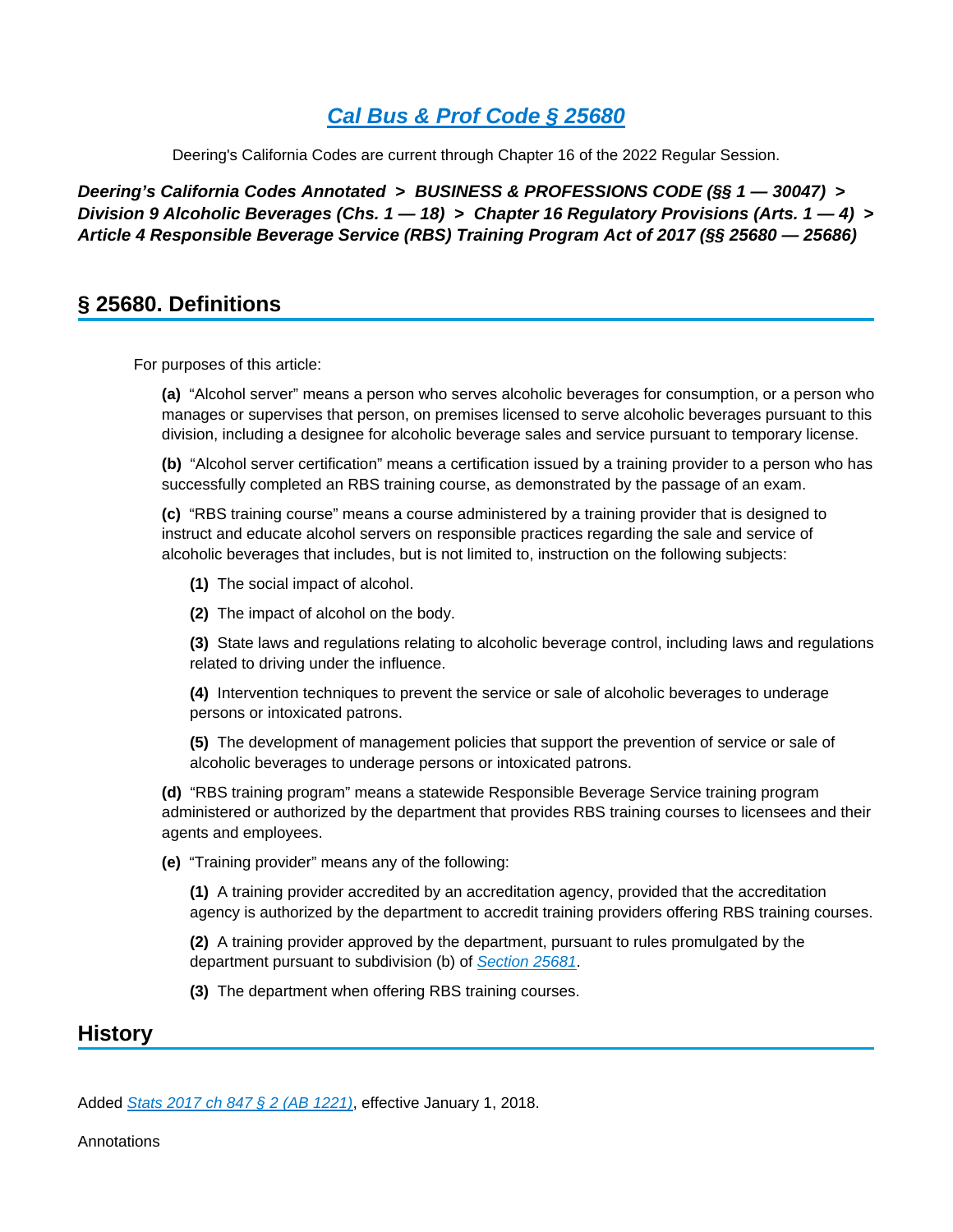# **Notes**

**Note—**

[Stats 2017 ch 847](https://advance.lexis.com/api/document?collection=statutes-legislation&id=urn:contentItem:5PRC-C531-JYYX-64HS-00000-00&context=1000516) provides:

SECTION 1. This act shall be known, and may be cited, as the Responsible Beverage Service Training Program Act of 2017.

# **Research References & Practice Aids**

#### **Hierarchy Notes:**

[Cal Bus & Prof Code Div. 9](https://advance.lexis.com/api/document?collection=statutes-legislation&id=urn:contentItem:8TDY-02B2-8T6X-74GM-00000-00&context=1000516)

[Cal Bus & Prof Code Div. 9, Ch. 16, Art. 4](https://advance.lexis.com/api/document?collection=statutes-legislation&id=urn:contentItem:8NWK-47F2-8T6X-71P5-00000-00&context=1000516)

Deering's California Codes Annotated Copyright © 2022 Matthew Bender & Company, Inc. a member of the LexisNexis Group. All rights reserved.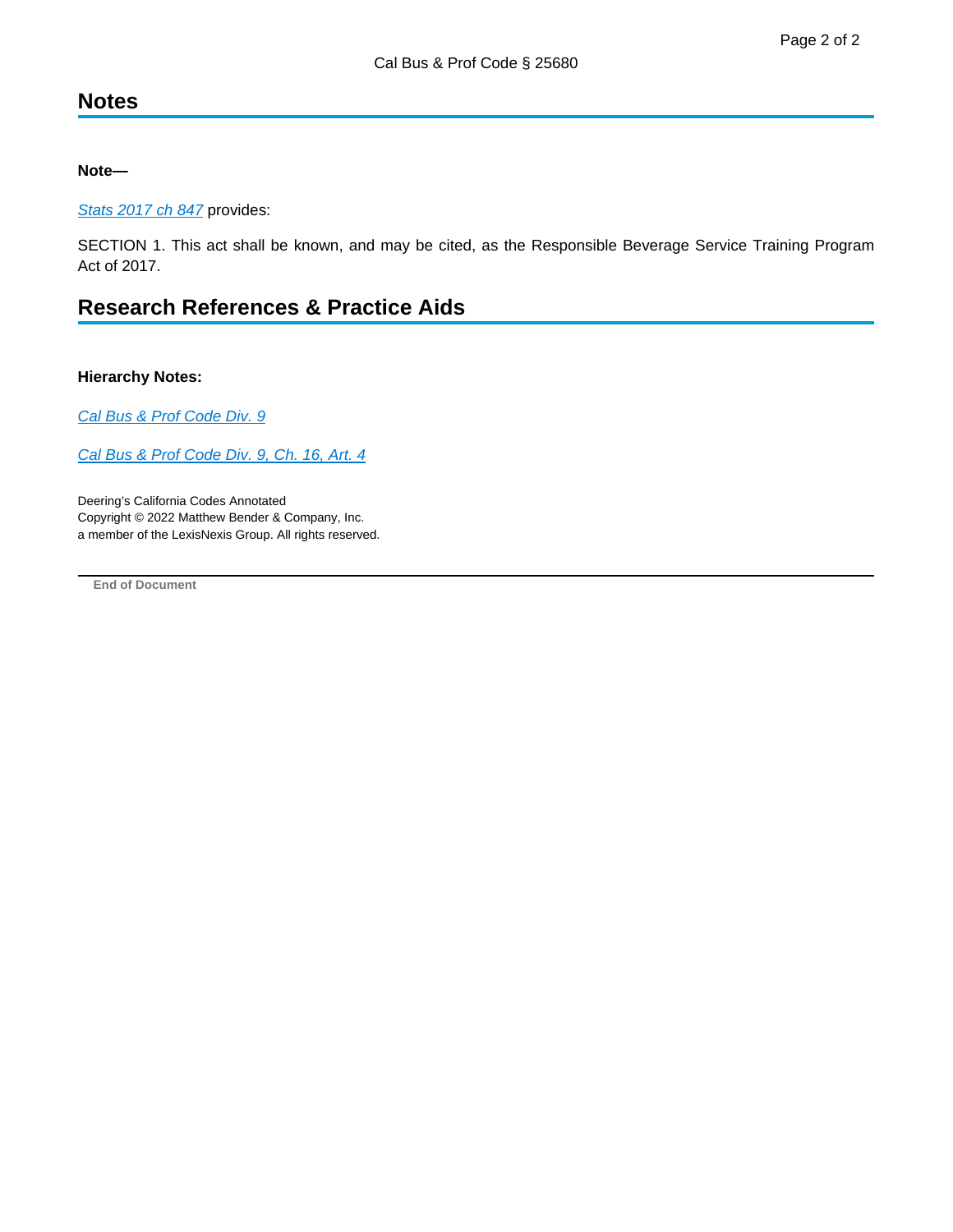Deering's California Codes are current through Chapter 16 of the 2022 Regular Session.

**Deering's California Codes Annotated > BUSINESS & PROFESSIONS CODE (§§ 1 — 30047) > Division 9 Alcoholic Beverages (Chs. 1 — 18) > Chapter 16 Regulatory Provisions (Arts. 1 — 4) > Article 4 Responsible Beverage Service (RBS) Training Program Act of 2017 (§§ 25680 — 25686)**

# **§ 25681. RBS training program curriculum; Providers**

**(a)** On or before January 1, 2020, the department shall develop, implement, and administer a curriculum for an RBS training program that will make RBS training courses available, both in person and online, to all persons required to obtain an alcohol server certification pursuant to this article. RBS training courses shall, at a minimum, be offered in English and Spanish.

**(1)** The department may be a provider of RBS training courses.

**(2)** The department shall authorize one or more accreditation agencies to accredit training providers to offer RBS training courses that meet the curriculum requirements established by the department. The department may collect fees to cover its reasonable costs for the review, approval, and renewal of the approval of accreditation agencies.

**(3)** An accredited training provider shall register with the department once accredited.

**(b)** 

**(1)** The department may approve training providers that are not accredited by an accreditation agency authorized by the department. On or before January 1, 2020, the department shall promulgate regulations setting forth the requirements for approval for training providers that are not accredited. At a minimum, training providers that are not accredited shall:

**(A)** Possess background and expertise in the fields of alcohol, training, hospitality, and psychology.

**(B)** Keep records of all certifications issued and, upon request, make these available to the department or other law enforcement agencies.

- **(C)** Provide technical support to servers and customers.
- **(D)** Maintain strict data security protocols.
- **(E)** Comply with any other requirements established by the department.
- **(2)** The department may collect fees to cover its reasonable costs for the review, approval, and renewal of the approval of training providers that are not accredited by an accreditation agency.

**(c)** A training provider shall register with the department once accredited by an authorized accreditation agency or approved by the department.

**(d)** A training provider shall issue alcohol server certifications to persons who have successfully completed an RBS training course and passed an exam.

**(e)** An alcohol server certification shall be valid for a period of three years from the date of issuance and shall be valid for any person employed by a licensee that is subject to this article.

# **History**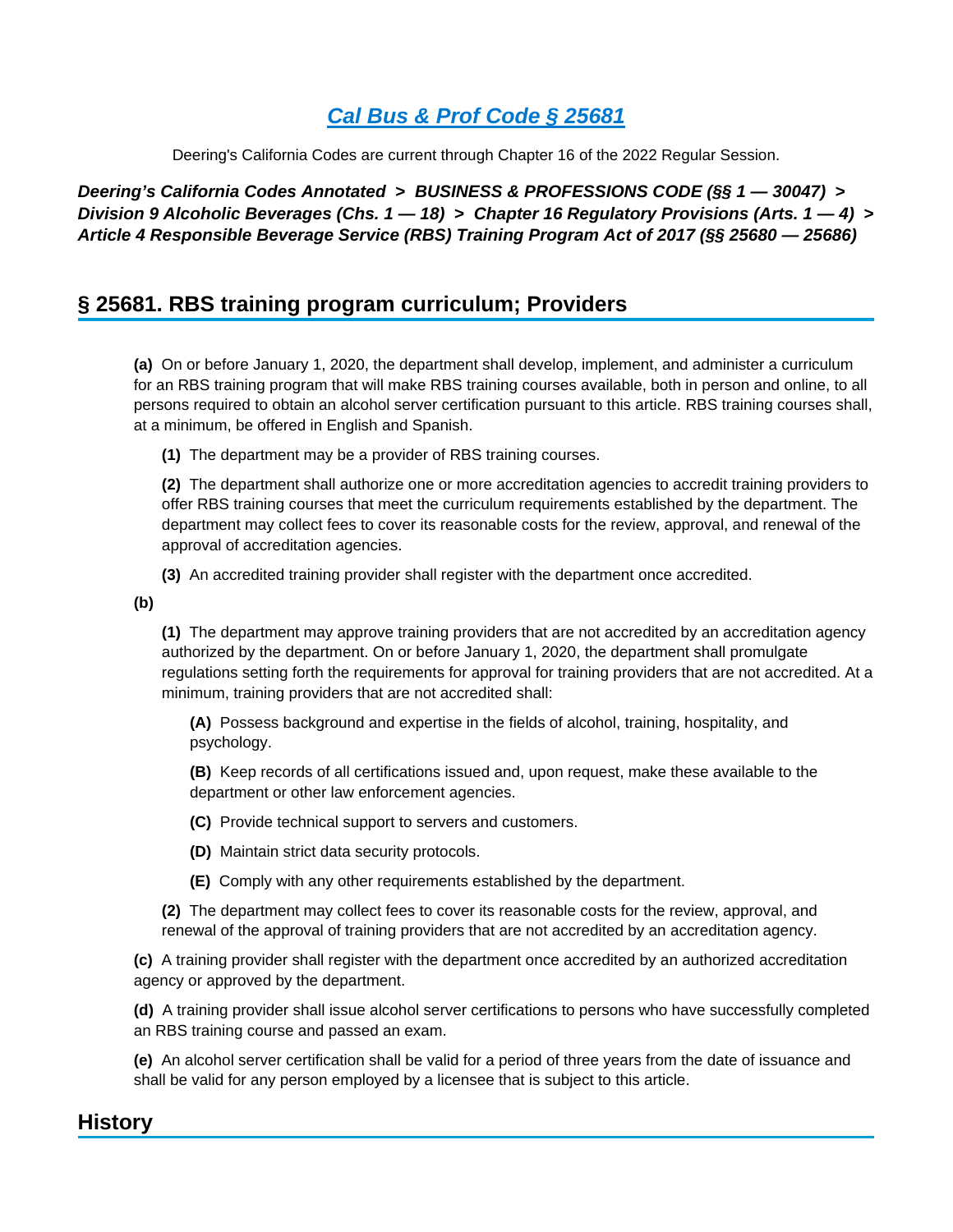Added [Stats 2017 ch 847 § 2 \(AB 1221\)](https://advance.lexis.com/api/document?collection=statutes-legislation&id=urn:contentItem:5PRC-C531-JYYX-64HS-00000-00&context=1000516), effective January 1, 2018.

Annotations

### **Notes**

#### **Note—**

[Stats 2017 ch 847](https://advance.lexis.com/api/document?collection=statutes-legislation&id=urn:contentItem:5PRC-C531-JYYX-64HS-00000-00&context=1000516) provides:

SECTION 1. This act shall be known, and may be cited, as the Responsible Beverage Service Training Program Act of 2017.

### **Research References & Practice Aids**

#### **Hierarchy Notes:**

[Cal Bus & Prof Code Div. 9](https://advance.lexis.com/api/document?collection=statutes-legislation&id=urn:contentItem:8TDY-02B2-8T6X-74GM-00000-00&context=1000516)

[Cal Bus & Prof Code Div. 9, Ch. 16, Art. 4](https://advance.lexis.com/api/document?collection=statutes-legislation&id=urn:contentItem:8NWK-47F2-8T6X-71P5-00000-00&context=1000516)

Deering's California Codes Annotated Copyright © 2022 Matthew Bender & Company, Inc. a member of the LexisNexis Group. All rights reserved.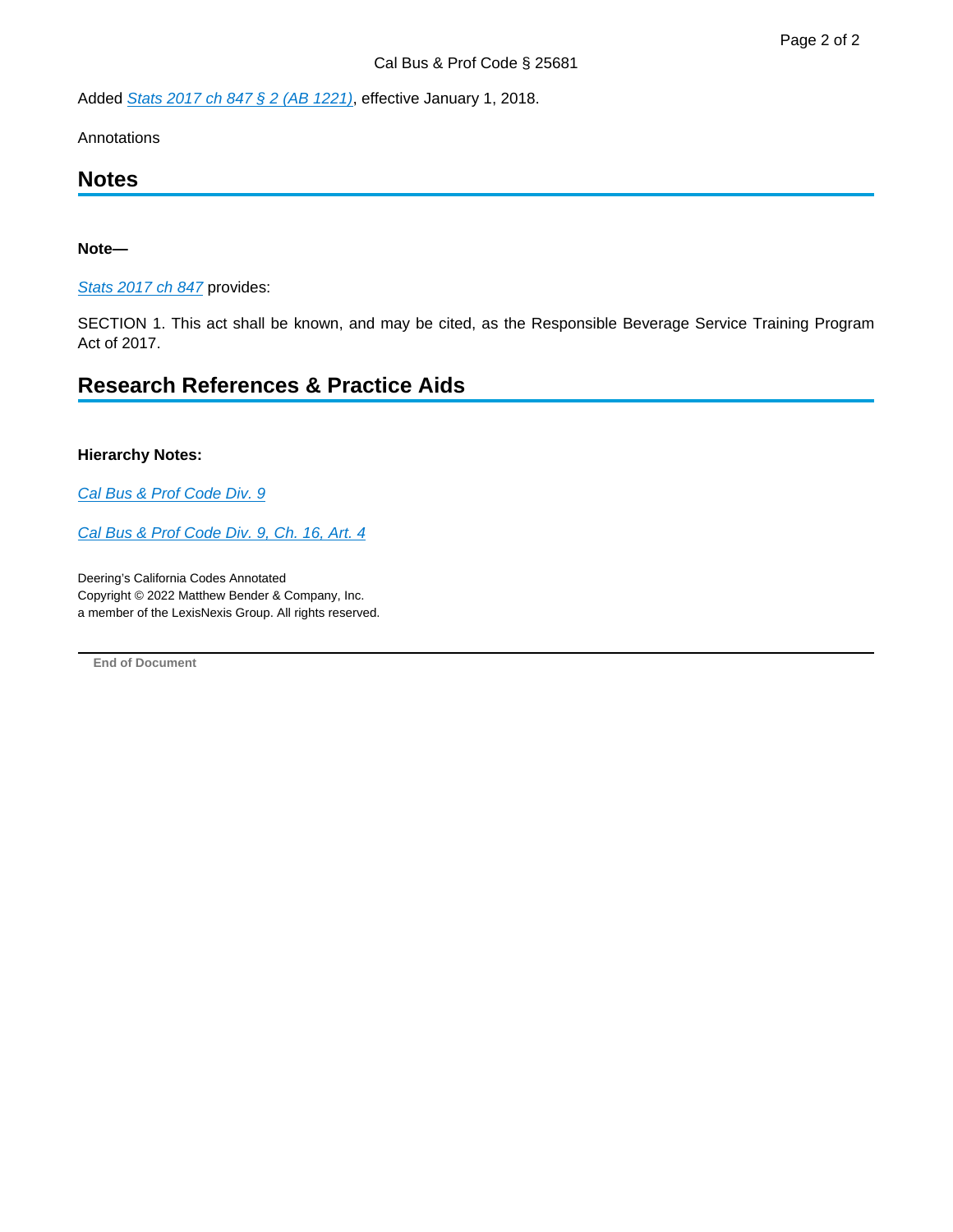Deering's California Codes are current through Chapter 16 of the 2022 Regular Session.

**Deering's California Codes Annotated > BUSINESS & PROFESSIONS CODE (§§ 1 — 30047) > Division 9 Alcoholic Beverages (Chs. 1 — 18) > Chapter 16 Regulatory Provisions (Arts. 1 — 4) > Article 4 Responsible Beverage Service (RBS) Training Program Act of 2017 (§§ 25680 — 25686)**

## **§ 25682. Certification of alcohol servers employed by licensee**

**(a)** Beginning July 1, 2022, a licensee that is subject to this article shall not employ or continue to employ any alcohol server without a valid alcohol server certification.

**(1)** An alcohol server who was employed by the licensee prior to July 1, 2022, shall obtain an alcohol server certification by August 31, 2022.

**(2)** An alcohol server who is employed by the licensee on or after July 1, 2022, shall obtain an alcohol server certification within 60 calendar days of employment.

**(b)** 

**(1)** A licensee that is subject to this article shall ensure that each alcohol server it employs has a valid alcohol server certification. The licensee shall maintain records of certifications for inspection, upon request, by the department.

**(2)** Except for a violation of subdivision (c), it shall be a defense against any action for a violation of this article that the alcohol server was within 60 calendar days of initial employment or, with regard to employees employed prior to July 1, 2022, between July 1, 2022, and August 31, 2022, inclusive.

**(c)** A nonprofit organization that has obtained a temporary daily on-sale license or a temporary daily offsale license from the department shall designate a person or persons to receive RBS training prior to the event, and that designated person or persons shall remain onsite for the duration of the event.

# **History**

Added [Stats 2017 ch 847 § 2 \(AB 1221\)](https://advance.lexis.com/api/document?collection=statutes-legislation&id=urn:contentItem:5PRC-C531-JYYX-64HS-00000-00&context=1000516), effective January 1, 2018. Amended [Stats 2018 ch 92 § 18 \(SB 1289\)](https://advance.lexis.com/api/document?collection=statutes-legislation&id=urn:contentItem:5SSD-7MK1-DXHD-G1R8-00000-00&context=1000516), effective January 1, 2019; [Stats 2020 ch 14 § 1 \(AB 82\)](https://advance.lexis.com/api/document?collection=statutes-legislation&id=urn:contentItem:6085-NH11-JJK6-S0WX-00000-00&context=1000516), effective June 29, 2020.

Annotations

### **Notes**

**Amendments:**

**Note—**

**Amendments:**

**2018 Amendment (ch 92):**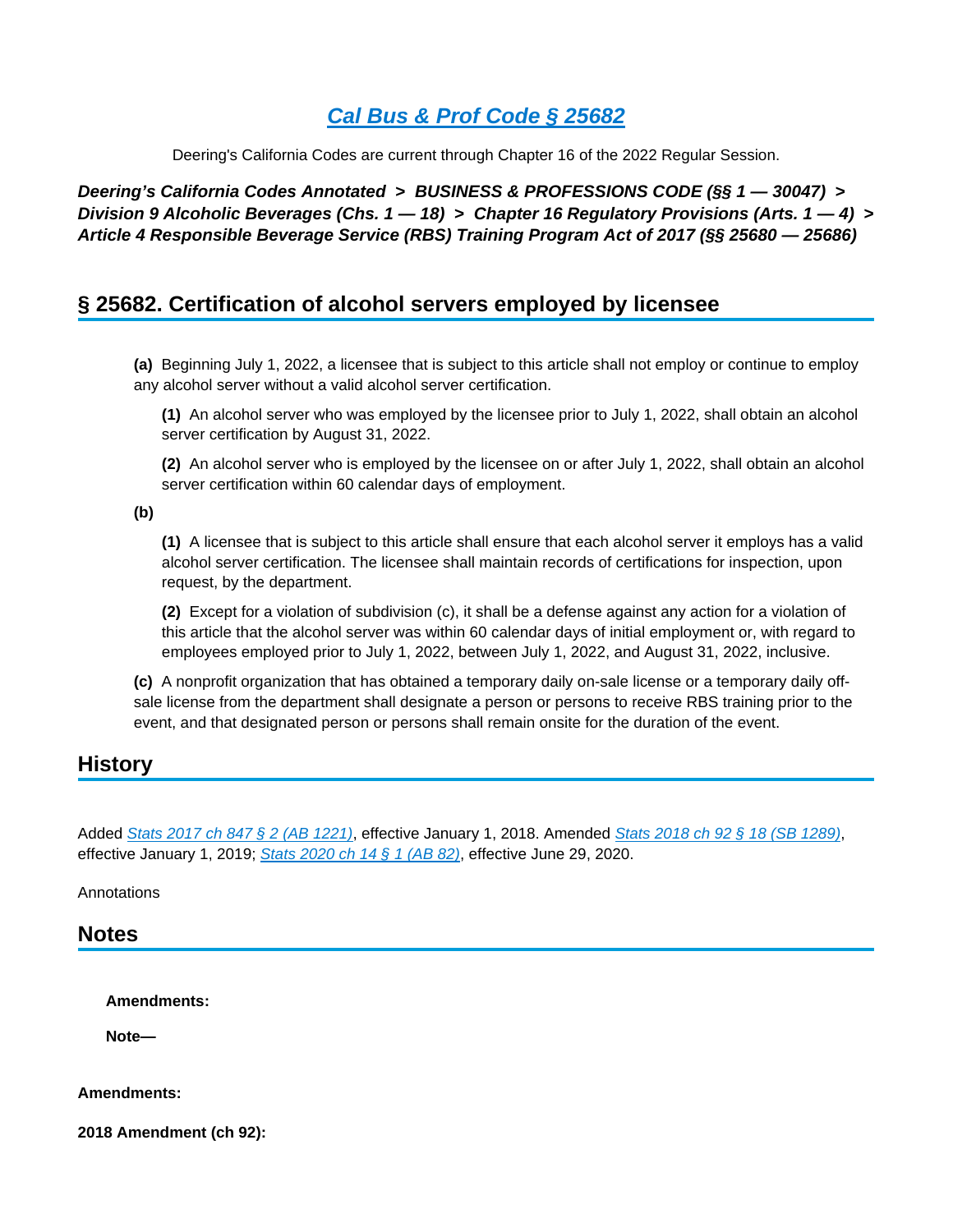Substituted "licensee that is subject" for "licensee subject that is" in (b)(1) and substituted "remain onsite" for "remain on site" in (c).

#### **2020 Amendment (ch 14):**

Substituted "2022" for "2021" in (a) and twice in (a)(1); in (a)(2), added "who is" and "substituted "2022" for "2021"; and substituted "2022" for "2021" three times in (b)(2).

#### **Note—**

[Stats 2017 ch 847](https://advance.lexis.com/api/document?collection=statutes-legislation&id=urn:contentItem:5PRC-C531-JYYX-64HS-00000-00&context=1000516) provides:

SECTION 1. This act shall be known, and may be cited, as the Responsible Beverage Service Training Program Act of 2017.

# **Research References & Practice Aids**

#### **Hierarchy Notes:**

[Cal Bus & Prof Code Div. 9](https://advance.lexis.com/api/document?collection=statutes-legislation&id=urn:contentItem:8TDY-02B2-8T6X-74GM-00000-00&context=1000516)

[Cal Bus & Prof Code Div. 9, Ch. 16, Art. 4](https://advance.lexis.com/api/document?collection=statutes-legislation&id=urn:contentItem:8NWK-47F2-8T6X-71P5-00000-00&context=1000516)

Deering's California Codes Annotated Copyright © 2022 Matthew Bender & Company, Inc. a member of the LexisNexis Group. All rights reserved.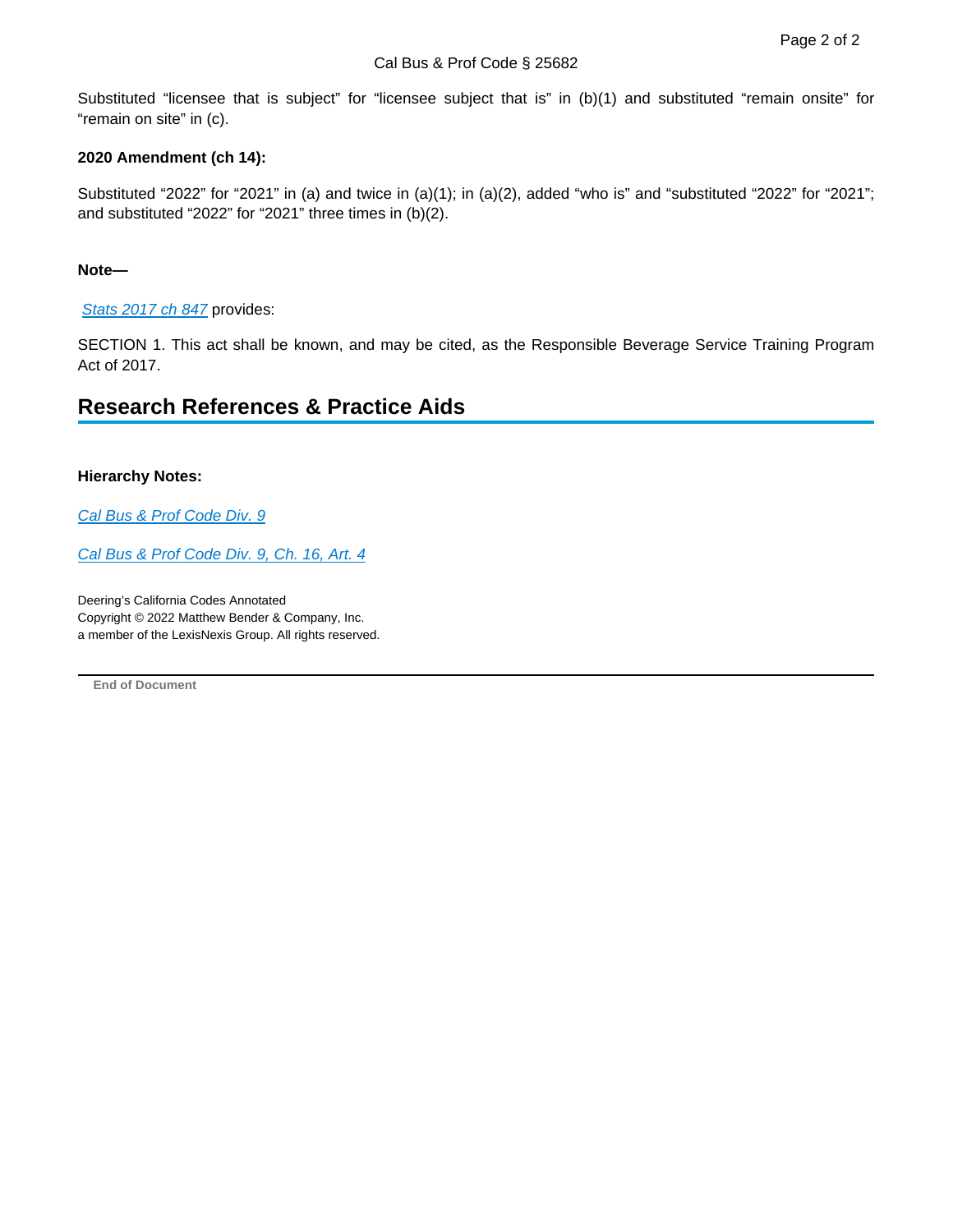Deering's California Codes are current through Chapter 16 of the 2022 Regular Session.

**Deering's California Codes Annotated > BUSINESS & PROFESSIONS CODE (§§ 1 — 30047) > Division 9 Alcoholic Beverages (Chs. 1 — 18) > Chapter 16 Regulatory Provisions (Arts. 1 — 4) > Article 4 Responsible Beverage Service (RBS) Training Program Act of 2017 (§§ 25680 — 25686)**

# **§ 25683. Prohibition against services provided without valid certification**

A person shall not perform duties that include the sale or service of alcoholic beverages for consumption on licensed premises, and shall not manage that person, without a valid alcohol server certification.

### **History**

Added [Stats 2017 ch 847 § 2 \(AB 1221\)](https://advance.lexis.com/api/document?collection=statutes-legislation&id=urn:contentItem:5PRC-C531-JYYX-64HS-00000-00&context=1000516), effective January 1, 2018.

Annotations

### **Notes**

#### **Note—**

[Stats 2017 ch 847](https://advance.lexis.com/api/document?collection=statutes-legislation&id=urn:contentItem:5PRC-C531-JYYX-64HS-00000-00&context=1000516) provides:

SECTION 1. This act shall be known, and may be cited, as the Responsible Beverage Service Training Program Act of 2017.

# **Research References & Practice Aids**

#### **Hierarchy Notes:**

[Cal Bus & Prof Code Div. 9](https://advance.lexis.com/api/document?collection=statutes-legislation&id=urn:contentItem:8TDY-02B2-8T6X-74GM-00000-00&context=1000516)

[Cal Bus & Prof Code Div. 9, Ch. 16, Art. 4](https://advance.lexis.com/api/document?collection=statutes-legislation&id=urn:contentItem:8NWK-47F2-8T6X-71P5-00000-00&context=1000516)

Deering's California Codes Annotated Copyright © 2022 Matthew Bender & Company, Inc. a member of the LexisNexis Group. All rights reserved.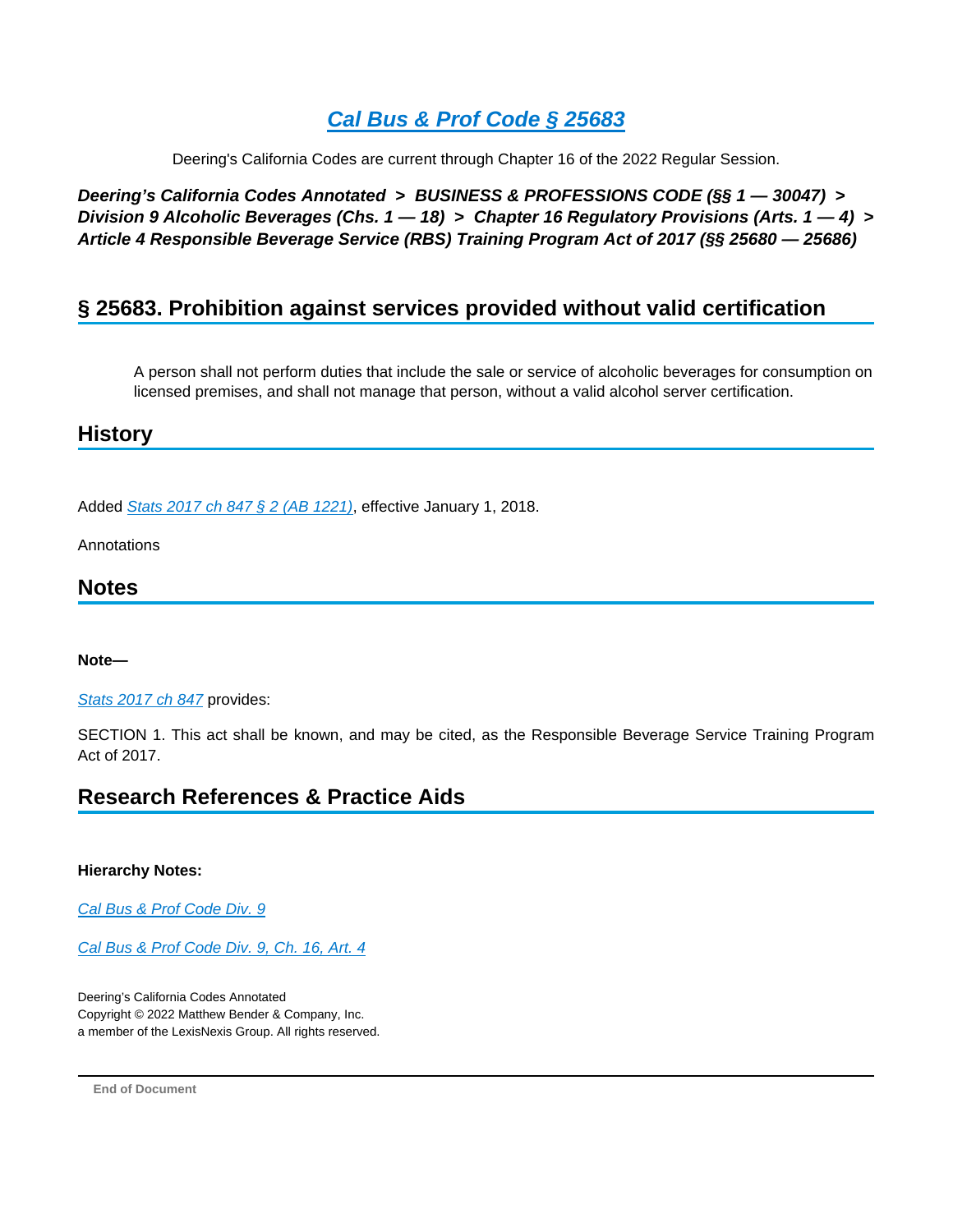Deering's California Codes are current through Chapter 16 of the 2022 Regular Session.

**Deering's California Codes Annotated > BUSINESS & PROFESSIONS CODE (§§ 1 — 30047) > Division 9 Alcoholic Beverages (Chs. 1 — 18) > Chapter 16 Regulatory Provisions (Arts. 1 — 4) > Article 4 Responsible Beverage Service (RBS) Training Program Act of 2017 (§§ 25680 — 25686)**

# **§ 25684. Violations**

The failure of a licensee to comply with this article shall be grounds for disciplinary action. A violation of this article shall not be grounds for any criminal action, pursuant to this division, against a licensee or an agent or employee of a licensee.

### **History**

Added [Stats 2017 ch 847 § 2 \(AB 1221\)](https://advance.lexis.com/api/document?collection=statutes-legislation&id=urn:contentItem:5PRC-C531-JYYX-64HS-00000-00&context=1000516), effective January 1, 2018.

Annotations

### **Notes**

### **Note—**

[Stats 2017 ch 847](https://advance.lexis.com/api/document?collection=statutes-legislation&id=urn:contentItem:5PRC-C531-JYYX-64HS-00000-00&context=1000516) provides:

SECTION 1. This act shall be known, and may be cited, as the Responsible Beverage Service Training Program Act of 2017.

# **Research References & Practice Aids**

### **Hierarchy Notes:**

[Cal Bus & Prof Code Div. 9](https://advance.lexis.com/api/document?collection=statutes-legislation&id=urn:contentItem:8TDY-02B2-8T6X-74GM-00000-00&context=1000516)

[Cal Bus & Prof Code Div. 9, Ch. 16, Art. 4](https://advance.lexis.com/api/document?collection=statutes-legislation&id=urn:contentItem:8NWK-47F2-8T6X-71P5-00000-00&context=1000516)

Deering's California Codes Annotated Copyright © 2022 Matthew Bender & Company, Inc. a member of the LexisNexis Group. All rights reserved.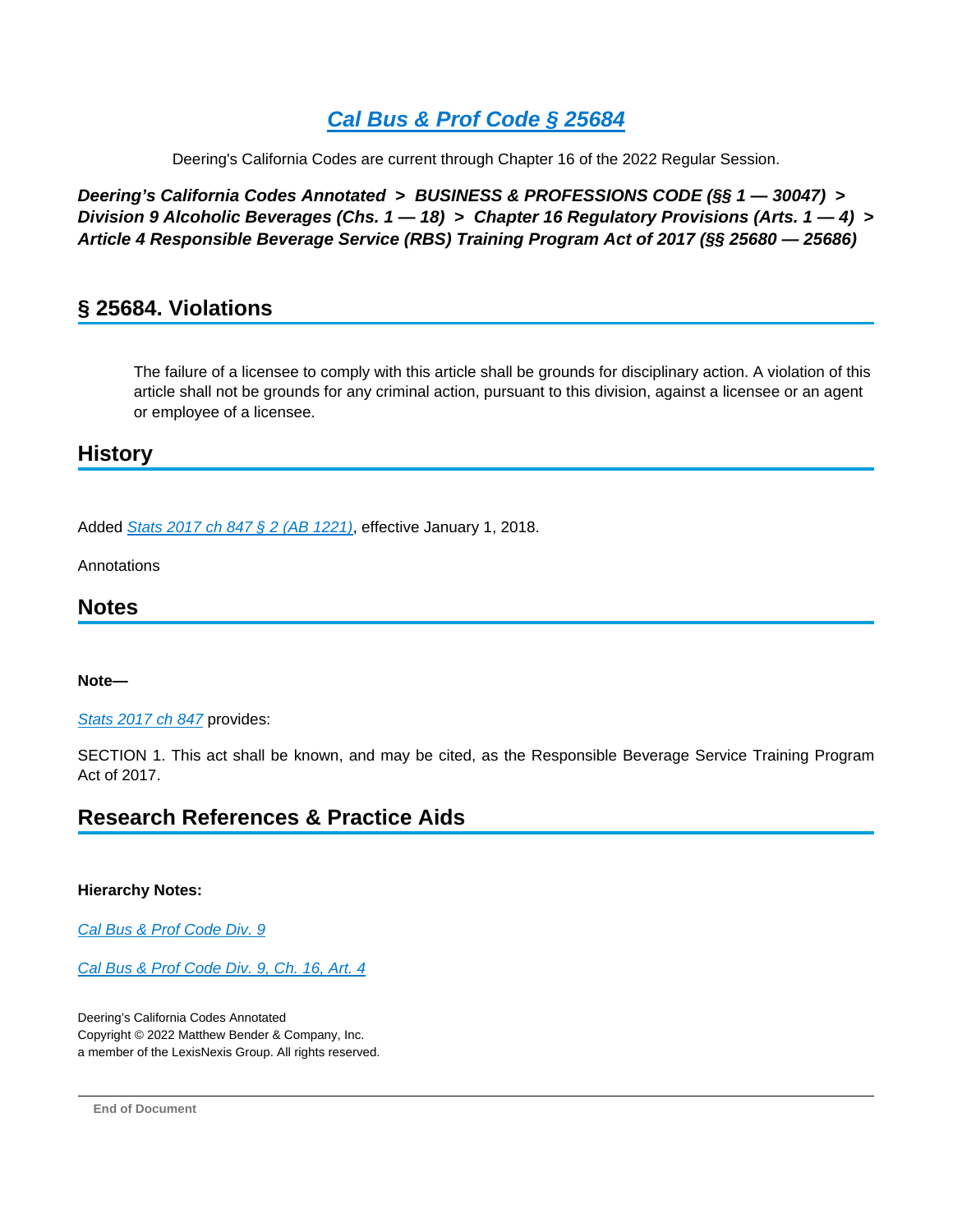Deering's California Codes are current through Chapter 16 of the 2022 Regular Session.

**Deering's California Codes Annotated > BUSINESS & PROFESSIONS CODE (§§ 1 — 30047) > Division 9 Alcoholic Beverages (Chs. 1 — 18) > Chapter 16 Regulatory Provisions (Arts. 1 — 4) > Article 4 Responsible Beverage Service (RBS) Training Program Act of 2017 (§§ 25680 — 25686)**

## **§ 25685. Fee for RBS training course**

**(a)** The department may adopt rules that it determines necessary for the administration of the provisions of this article.

**(b)** The department may charge fees as necessary to cover its reasonable costs for administering the program authorized by this article.

**(c)** The department may charge a fee, not to exceed five dollars (\$5) per person, for administering the exam required for an alcohol server certification.

**(d)** If the department offers an RBS training course, the fee charged by the department for that course shall not exceed fifteen dollars (\$15) per person.

**(e)** Any moneys collected under this article shall be deposited in the Alcohol Beverage Control Fund.

### **History**

Added [Stats 2017 ch 847 § 2 \(AB 1221\)](https://advance.lexis.com/api/document?collection=statutes-legislation&id=urn:contentItem:5PRC-C531-JYYX-64HS-00000-00&context=1000516), effective January 1, 2018. Amended [Stats 2019 ch 29 § 72 \(SB 82\)](https://advance.lexis.com/api/document?collection=statutes-legislation&id=urn:contentItem:5WG1-PXP1-JWJ0-G564-00000-00&context=1000516), effective June 27, 2019.

Annotations

### **Notes**

**Amendments:**

**Note—**

#### **Amendments:**

#### **2019 Amendment (ch 29):**

Rewrote the former section which read: "(a) The department may charge a fee, not to exceed fifteen dollars (\$15) per person, for any RBS training course provided by the department. Any moneys collected under this article shall be deposited in the Alcohol Beverage Control Fund. (b) The department may adopt rules that it determines necessary for the administration of the provisions of this article."

**Note—**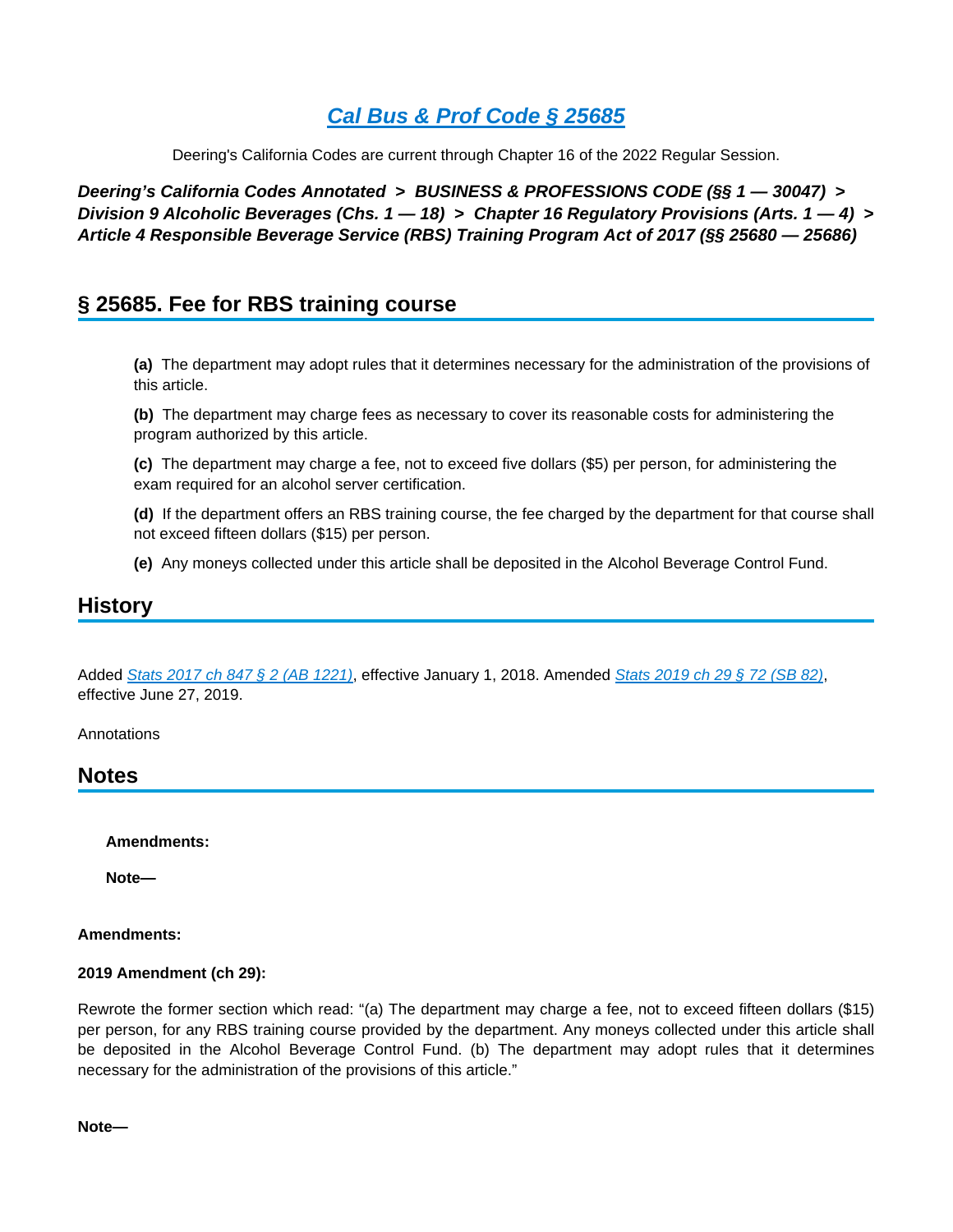#### [Stats 2017 ch 847](https://advance.lexis.com/api/document?collection=statutes-legislation&id=urn:contentItem:5PRC-C531-JYYX-64HS-00000-00&context=1000516) provides:

SECTION 1. This act shall be known, and may be cited, as the Responsible Beverage Service Training Program Act of 2017.

# **Research References & Practice Aids**

#### **Hierarchy Notes:**

[Cal Bus & Prof Code Div. 9](https://advance.lexis.com/api/document?collection=statutes-legislation&id=urn:contentItem:8TDY-02B2-8T6X-74GM-00000-00&context=1000516)

[Cal Bus & Prof Code Div. 9, Ch. 16, Art. 4](https://advance.lexis.com/api/document?collection=statutes-legislation&id=urn:contentItem:8NWK-47F2-8T6X-71P5-00000-00&context=1000516)

Deering's California Codes Annotated Copyright © 2022 Matthew Bender & Company, Inc. a member of the LexisNexis Group. All rights reserved.